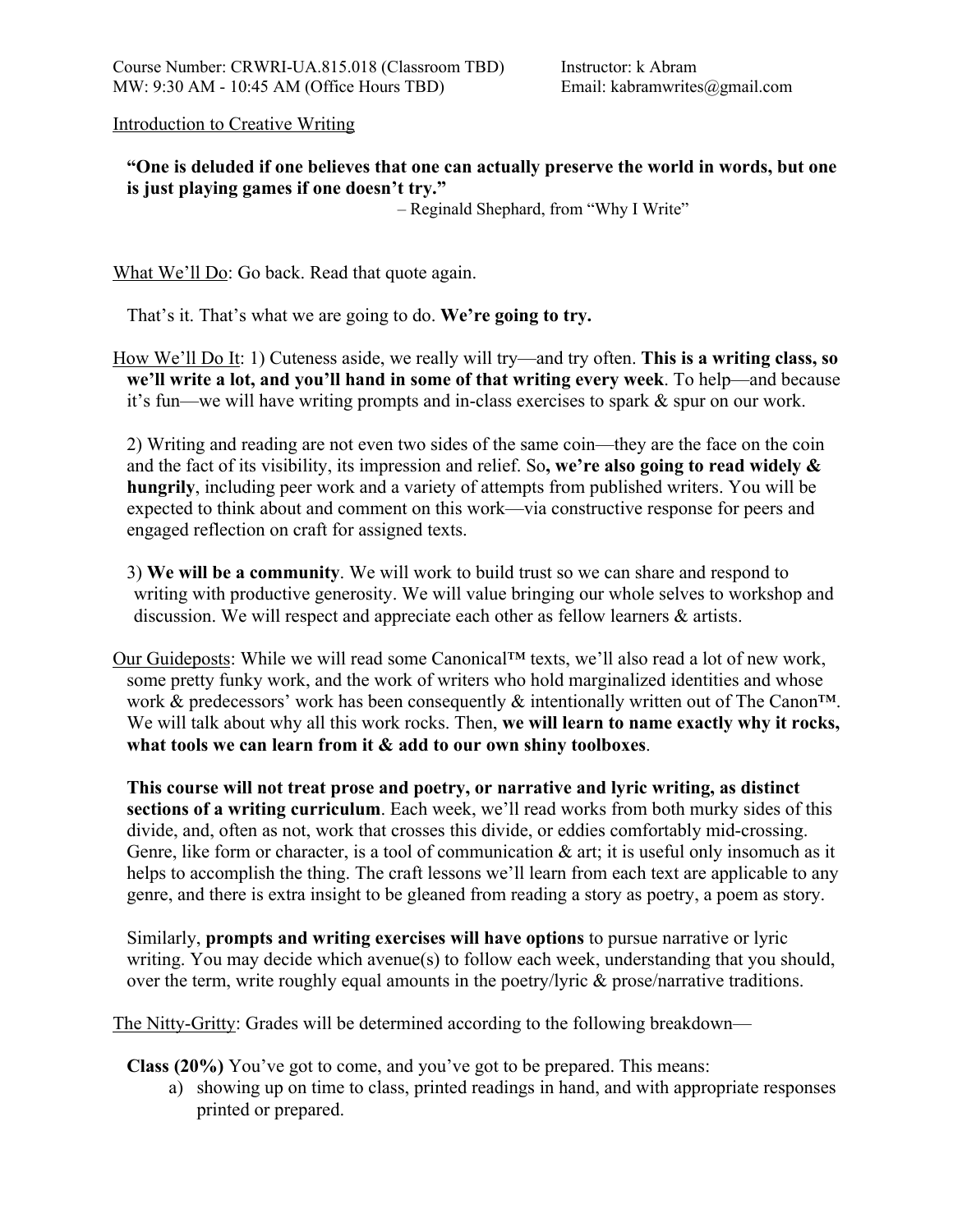b) participating in both reading discussions and workshop critique through verbal engagement, written response, active listening, and peer support. A workshop is a community of artists learning and sharing together. To be part of a community, one must invest time, thought, and engagement.

**A note on tardiness & absence**: Plan to arrive before class begins—anything more than 15 minutes late is considered an absence. More than two absences will result in a 10% final grade deduction. If you'd like your absence to be excused, you'll need to communicate your absence beforehand and provide documentation if appropriate.

**Reading (20%)** You've got to read the readings before each class, both peer work and class texts. You'll also need to respond to these texts in the following ways:

- a) For each assigned class text, you'll bring Three Typewritten Sentences of response, printed and to be handed in at the end of the class for which the text is assigned.
- b) For each peer's work that we workshop, you'll bring in two copies of your final written comments by the next workshop date—one copy to be given to your peer and one to the instructor.

**Writing (20%)** We will write every week, which means you will turn in writing every week. Not all of this work will be workshopped. Instead, every student will have appx. 85 minutes of workshop time, distributed across alternate workshop days. This is your time to use as you please, so long as it is for workshopping writing. When it is your workshop week, you'll send the piece you'd like to work on to the class by that week's Monday/Tuesday at 12pm midnight.

**Community (10%)** Engage with the NYU/C writing communities! Come to my office hours, preferably at least twice! Go to at least one talk or reading! NYU hosts talks throughout the year and literary communities across NYC host countless more. Afterwards, bring Three Typewritten Sentences to our next class—things you learned, thoughts or questions provoked, etc.

**The End (10%)** At the end of class, a portfolio of your revised written work will be due. This can include as many pieces of your writing as you'd like, but must include, at minimum, five pages of poetry or lyric writing, and five pages of prose fiction or non-fiction narrative writing.

Class Schedule (Note: all readings subject to change & will be provided by instructor in PDF):

- W Sept 9 **Syllabus & Class Guidelines** This sounds boring but instead it will be fun! We'll talk! We'll do some writing! There might be doughnuts! Show up to find out!
- M Sept 13 **Why do we make words? – Voice & The Impulse to Write** Readings: Terry Tempest Williams (from "When Women Were Birds") & Layli Long Soldier (from "Whereas")
- W Sept 15 **Look at this stuff! Isn't it neat?! – Objects & Images** Readings: Gertrude Stein (from "Tender Buttons"), Maggie Nelson (from "Bluets"), Ross Gay, Sharon Olds (from "Odes")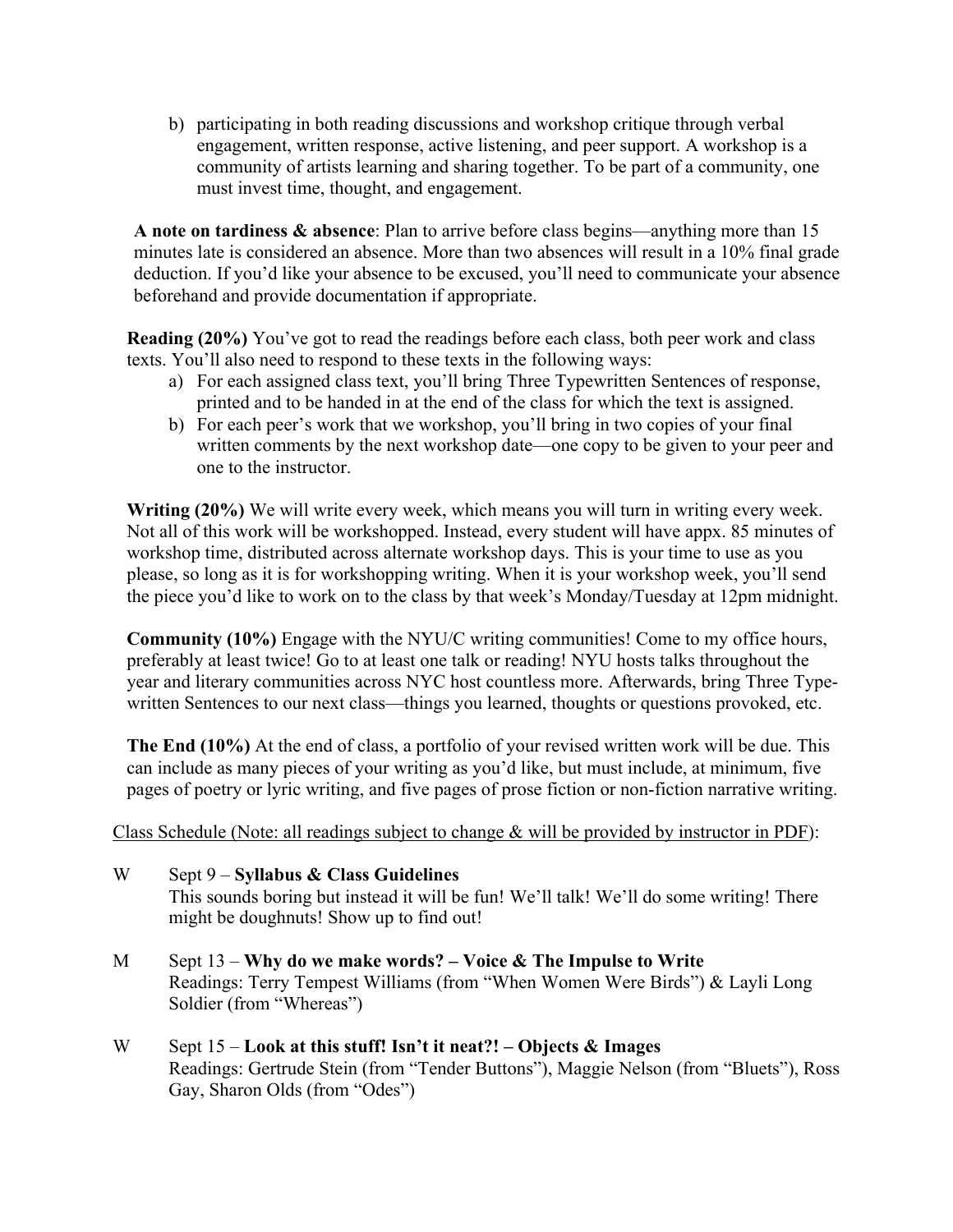- M Sept 20 **Workshop** 12 min workshops, Students 1-6 (numbers assigned in Class #1)
- W Sept 22 **Workshop** 12 min workshops, Students 7-12
- M Sept 27 **Write Where You Are, Write What You Know – Place & Memory** Readings: Mary Oliver, Selections from "Black Nature"s Anthology ed. Camille Dungy, Ada Limón, Aimee Nezhukumatathil, Annie Proulx (from "Close Range"), Joan Didion (from "Slouching Towards Bethlehem")
- W Sept 29 **Workshop** 15 min workshops, Students 1-5
- M Oct 4 **The Self – Interiority & (First) Person(al) Narrative** Readings: F. Scott Fitzgerald ("The Crack-Up"), Arisa White (from "Who's Your Daddy"), Don Mee Choi, Sylvia Plath, Morgan Parker, Terri Campion ("Thanksgiving, 1974"), Roxane Gay, Etheridge Knight
- W Oct  $6 -$ **Workshop** 15 min workshops, Students 6-10
- T (!!) Oct 12 **The Not-Self – Character & Persona** Readings: Patricia Smith, Claudia Rankine, Robert Lynn Wood, H.D., Kristen Iskandrian ("Good with Boys"), William Faulkner
- W Oct 13 **Workshop** 15 min workshops, Students 11-3
- M Oct 18 **Write Where You Are(n't), What You Do(n't) Know - Invented Place/Memory** Readings: N. K. Jemisin, James Tate, Ken Chen, Vievee Francis ("Say it, Say it Any Way You Can"), Tarfia Faizullah ("100 Bells" and "Against Explanation")
- W Oct 20 **Workshop** 25 min workshops, Students 4-6
- M Oct 25 **Constraint & Conceit #1 – Some Work with Forms** Readings: EE Cummings, Jericho Brown (from "The Tradition"), Terrence Hayes, Selections from "The Making of a Poem" ed. Mark Strand & Eavan Boland, Clarice Lispector, Joy Harjo (from "She Had Some Horses")
- W Oct 27 **Workshop** 25 min workshops, Students 7-9
- M Nov 1 **Constraint & Conceit #2 – Some (More! Funky!) Work with Forms** Readings: Carmen Maria Machado (from "Her Body and Other Parties), Angbeen Saleem ("poem mad lib for the apocalypse"), A. Van Jordan (from "M-A-C-N-O-L-I-A"), Layli Long Soldier (from "Whereas,") Theresa Hak Kyung Cha (from "Dictee"), Lori Jakiela
- W Nov 3 **Workshop** 25 min workshops, Students 1-3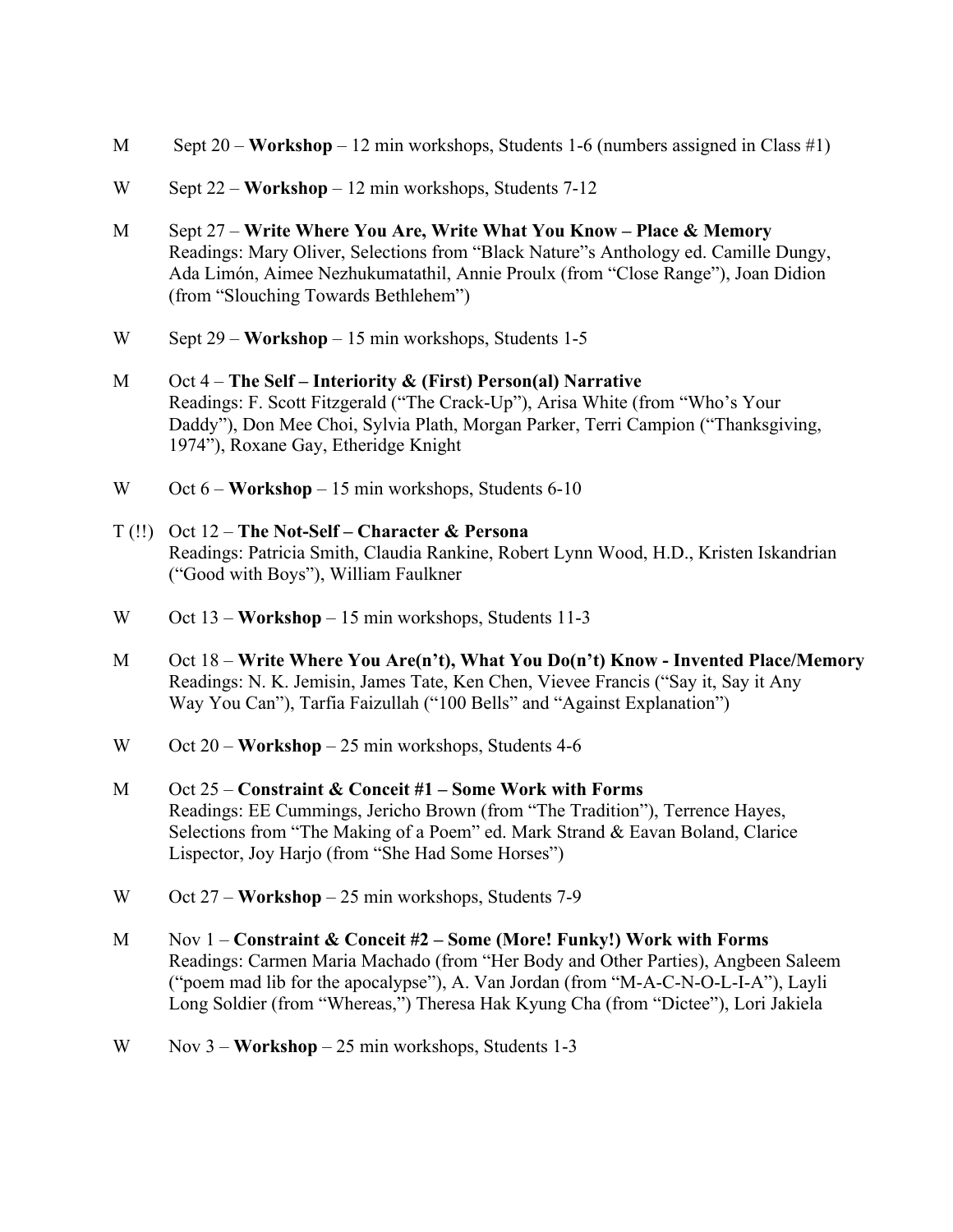- M Nov 8 **Words are a social construct!! – Language(s) as (a) Malleable Tool(s)** Readings: Jos Charles (from "feeld"), Mark Leidner, EE Cummings, Nana Kwame Adjei-Brenyah ("The Era"), D. A. Powell (from "Tea"), Marwa Helal (from "Invasive Species"), Etel Adnan
- W Nov 10 **Workshop** 25 min workshops, Students 10-12
- M Nov 15 **Remix – Speaking Back, Re-Writing, and Source Material** Readings: Carmen Maria Machado (from "Her Body and Other Parties), Hannah Sanghee Park (from "The Same-Different), Robin Coste Lewis (from "Voyage of the Sable Venus)
- W Nov 17 **Workshop** 5 min speed-workshops, all
- M Nov 22 **Returning to Self & Approaching Identity** Readings: Sherman Alexie ("What You Pawn I Will Redeem"), Danez Smith (from "Don't Call Us Dead"), Cristina Henríquez ("Everything is Far from Here"), Tope Folarin ("Can a Black Novelist Write Autofiction?"), Kevin Young (from "Jelly Roll")
- W Nov 24 **Workshop** 15 min workshops, Students 4-8
- M Nov 29 **What comes next? – Vision & Re-vision** Readings: torrin a. greathouse, Ada Limón, Elizabeth Bishop, Allen Ginsberg, Gary Soto
- W Dec 1 **Workshop** 15 min workshops, Students 9-12
- M Dec 6 **Re-vision Workshop** 12 min workshops, Students 1-6
- W Dec 8 **Re-vision Workshop** 12 min workshops, Students 7-12
- M Dec 13 **– End of Class Celebration & Reading!!** Maybe more doughnuts?!

### Class Policies:

### **Disability Disclosure Statement**

Academic accommodations are available to any student with a chronic, psychological, visual, mobility, learning disability, or who is deaf or hard of hearing. Students should please register with the Moses Center for Students with Disabilities at 212-998-4980.

NYU's Henry and Lucy Moses Center for Students with Disabilities 726 Broadway, 2nd Floor New York, NY 10003-6675 Telephone: 212-998-4980

Voice/TTY Fax: 212-995-4114 Web site: http://www.nyu.edu/csd